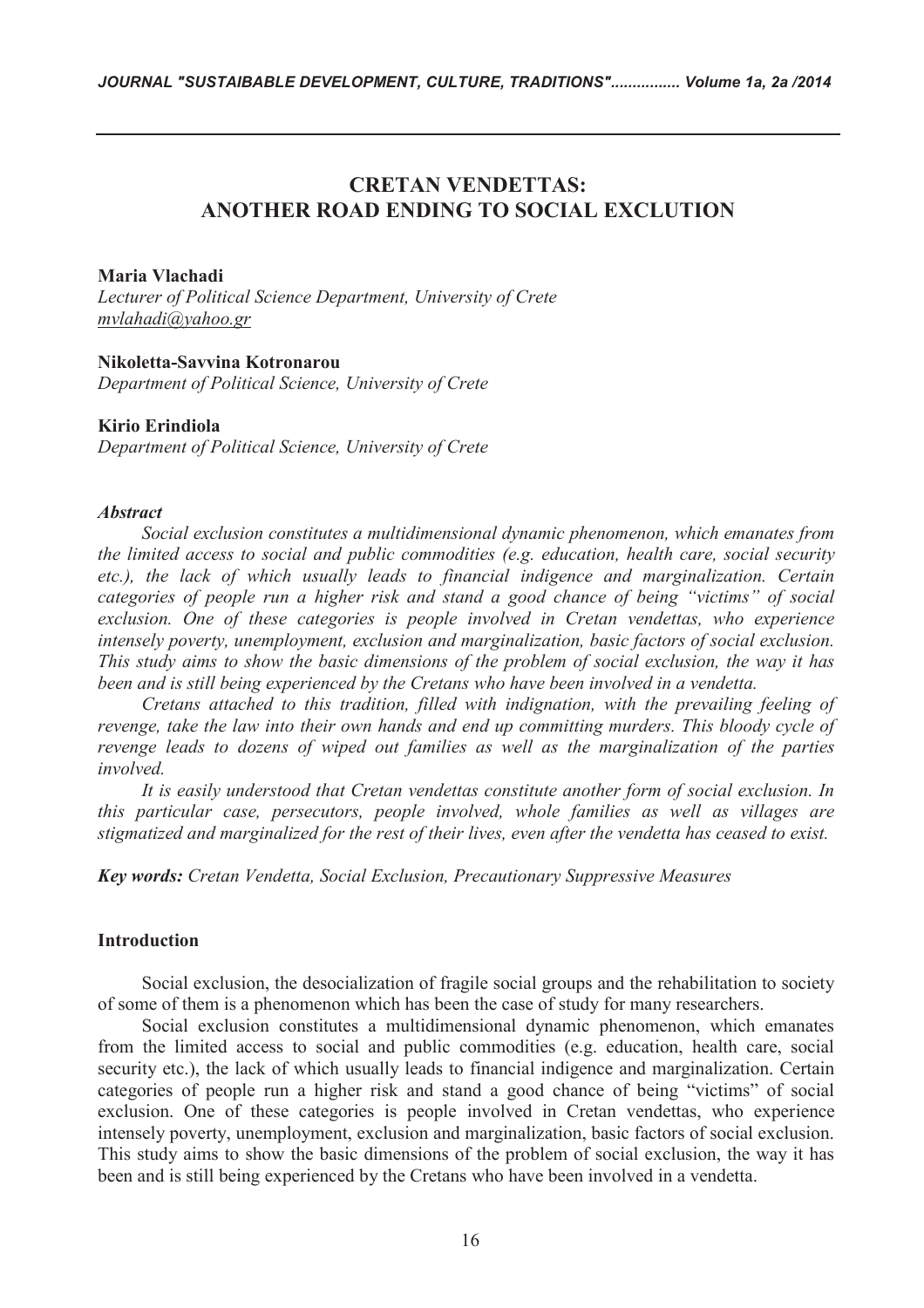The term "social exclusion" was used for the first time in the 1960s, referring to the individuals who were not protected by welfare and faced serious financial difficulties. Common ground of the excluded, according to the first Report for the European Social Observatory for Social Exclusion (Carnations et al., 1990), is their poor relationship with the main mechanisms which produce and distribute resources: the working market, the family or other interpersonal nets and the state. Social exclusion acknowledges a number of factors (social-economic-political), which influence intricately the social status of the individual and grasps social reality as a multidimensional field, where the influence of economic causes upon the social status of the individual is not one-way, as it happens with the phenomenon of poverty. However, up until this day, there is not a widely accepted term of "social exclusion". In fact, every time that it is used it connotes a different content, bearing in mind the theoretical context used.

The preservation and propagation of social exclusion in the economically and socially developed societies comes in contrast with the pursuit of the sustainable development in these countries and the principle of equality of the fundamental rights of the citizen. Consequently, dealing with social exclusion as a major social problem with specifically significant economic consequences, should concern and set every local community thinking, from the local authorities and the members of the municipalities, up until the very last citizen of this community.

The individuals who experience the exclusion are tried hard; they encounter obstacles in exercising their natural rights, like freedom and self-fulfillment, within the society they live. The breech of their individual and human rights constitutes a traumatic experience, which leads them most of the time to a life of sordid poverty.

Societies have always had the tendency to treat disparagingly people that exhibited some kind of "difference" like for example the poor, the disabled, people with mental disabilities etc. An individual who is in some way "Other" and his placing in minority population groups because of different characteristics (racial, social, economic, professional etc.), constitute the most important elements of social exclusion.

In the same way the Cretan vendettas exclude individuals as well as whole villages from the society. Cretans who live mainly in mountainous villages follow by tradition an unwritten way of serving justice. "Vandita" is the term they use in Crete for the revenge the relatives take for somebody that was murdered, killing the perpetrator or one of his relatives.

The murder, that is, which is committed having revenge as motive for another murder. "It is about a social code based on the principle of honor and its preservation", says Professor George Nikolakakis, Department of Social Anthropology, University of the Aegean. And it is a very old phenomenon, as old as the organization of the first human communities. We could recall the double revenge that Minoas has been attributed with after the attacks his son Androgeos suffered in the areas of Marathon and Athens.

Cretans attached to this tradition, filled with indignation, with the prevailing feeling of revenge, take the law into their own hands and end up committing murders. This bloody cycle of revenge leads to dozens of wiped out families as well as the marginalization of the parties involved.

To sum up, it is easily understood that Cretan vendettas constitute another form of social exclusion. In this particular case, persecutors, people involved, whole families as well as villages are stigmatized and marginalized for the rest of their lives, even after the vendetta has ceased to exist.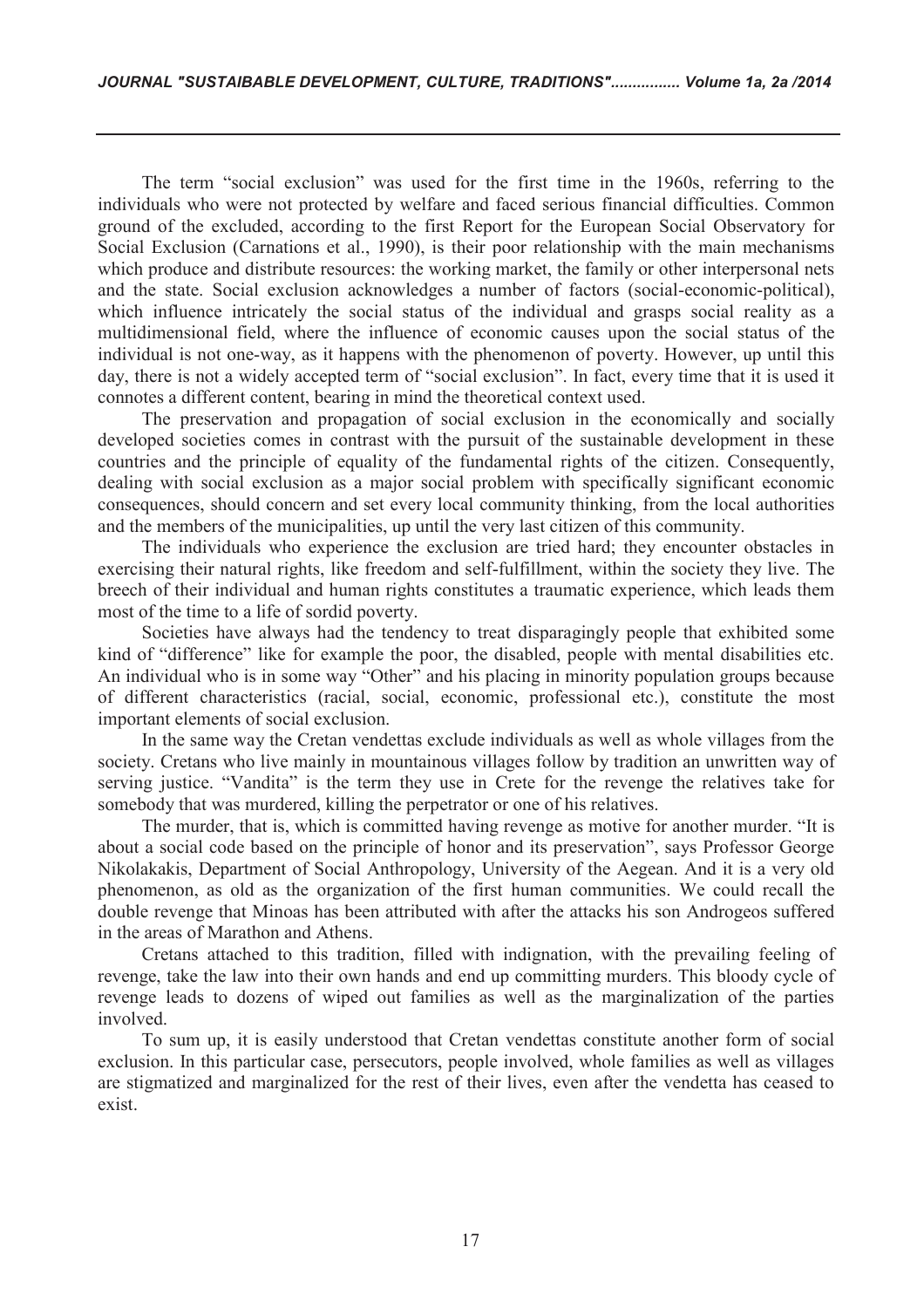# **1. Quantitative research for the vendettas**

# *1.1. Descriptive quantitative interview of an involved individual in a Cretan vendetta*

At this point follows a descriptive quantitative interview of an involved individual in a Cretan vendetta.

Where **"D":** as reporters Kotronarou Nikoleta-Sabina & Mr. Eridiola.

Where **"E":** as the friend of the perpetrator

Where **"S":** the perpetrator

**E:** The incident took place in February 1998, when the law of Papathemelis about the opening hours of the nightclubs was active. All nightclubs, that is, had to close at 03.00 in the morning. Let it be mentioned that the Police Task Force was in Rethymno for the first time. The perpetrator was the owner of a bar in the center of Rethymno. S. was under the influence of alcohol during the whole night. Around 23.00 at night while he was driving towards his bar to open it he saw a car with its doors open in the middle of the road and the passengers under the influence of excessive amount of alcohol. S. tried to pass but they did not let him so they started arguing. In the end, he talked them through and the car with its passengers left. S. fearing that the argument would not have ended, went back to his house and took his gun. The passengers some time during the night went to S.'s bar looking for trouble but the staff was able to force them out and around 3 o'clock the bar was ready to close. Around closing time 4 people entered the bar but the staff refused to serve them and turn on the music. The boss told the staff to go home.

**D:** Were these people acquaintances of his? Did they have a grudge against him? Did you know them personally?

**E:** These people had no connection with S. or I, however, they had a very bad reputation.

**D:** Wasn't there anyone left at the bar with S.?

**E:** No, no one stayed but nothing else was heard in Rethymno that night. The next morning it was in the news that one dead and one injured were found in a bar in Rethymno. S. told me later what had happened that night. When the 4 men entered the bar they tried to force S. to serve them. S. refused because he had problems with the police. After some time arguing S. grabbed his gun and threatened to kill them. 2 of them left but the other 2 remained and started to beat him up. Fearing for his life he fired the gun in the dark. One of them was fatally wounded and the other one was injured in his pelvis. S. called his partner to help him hide the body. Leaving the scene to hide he called an ambulance. The next day S. surrendered to the authorities.

**D:** Was he sentenced to life imprisonment?

**E:** Initially yes, but later he appealed and spending a lot of money in lawyers his sentence was reduced to 14 years and was transferred to the agrarian prison in Chania where his sentence was reduced automatically into 7 years. In the end, he was released in four and a half years due to good conduct.

**D:** How was his life afterwards? Where did he live after his release from prison?

**E:** After his release S. was afraid of the retribution from the victims' relatives so he moved to Athens with his cousin. Despite the property he had back home, he started working as a taxi driver and never revealed to anybody his address, he even asked from his family and friends not to contact him, he would only contact with them. After 7 years, retribution finally found him. One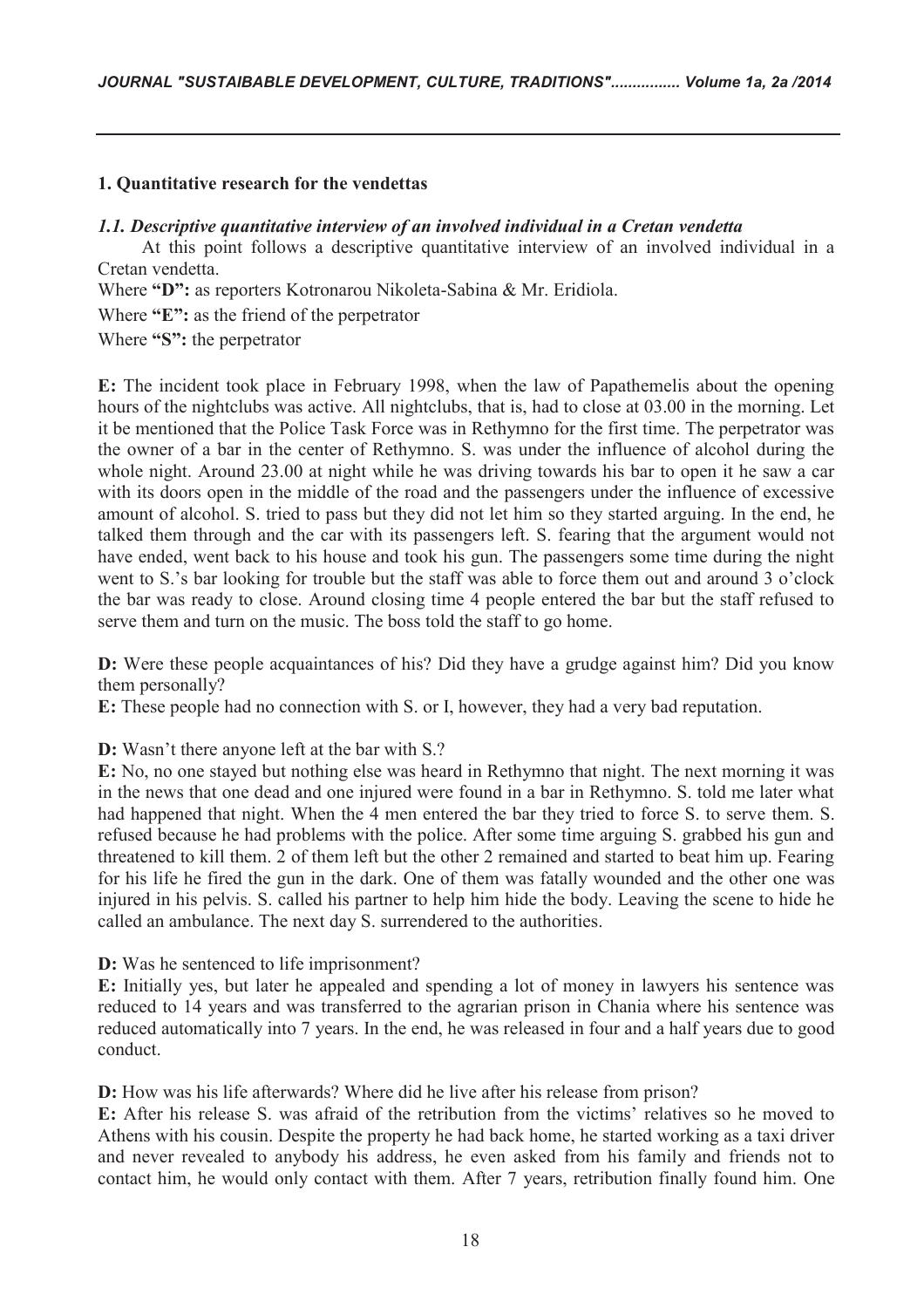night just before he went into his taxi it blew up and his brother was shot by 2 perpetrators that appeared out of nowhere. After this incident S. considered that he was a target and moved abroad. Since then our communication has been limited.

**D:** Does his family ever see him or have they lost contact because of the incident?

**E:** No, no one can contact him, only S. communicates with his family once in a while. In fact, he asked his family to move to another place as soon as possible. His life was ruined; he lost his fortune and his family. He is considered a citizen who automatically became a minority within the society he has always lived.

The above vendetta proves that this phenomenon still plagues the island. Like in S.'s case, all people involved in a vendetta, along with their families are marginalized in society. After their release from prison they sought a new life away from the scene of the crime because they felt out of place in their birthplace. Insecurity and fear prevail for as long as they live. A vendetta is not only a bloody custom but also erases people from society as though they never existed before.

### *1.2. Quantitative research in questionnaire form in Rethymno and Chania*

At this point we will present the results of the research in questionnaire form that we carried out in the prefectures of Rethymno and Chania in order to answer our basic assumption "What are the factors which contribute to the creation of the Cretan vendetta in the  $21<sup>st</sup>$  century."

Our sample in total is defined into 100 residents in the prefectures of Rethymno and Chania, aged 18-60, regardless of educational level (basic/secondary/higher education). Each one answered 4 basic questions concerning the Cretan vendetta. At the end of this poll we gathered the data we consider important to present to you and in turn you can extract your own conclusions giving emphasis to our results and taking into consideration the fact that the people participating live inside and outside of Crete.

First, we will present three charts concerning the age, the educational level and the origin of the people asked.

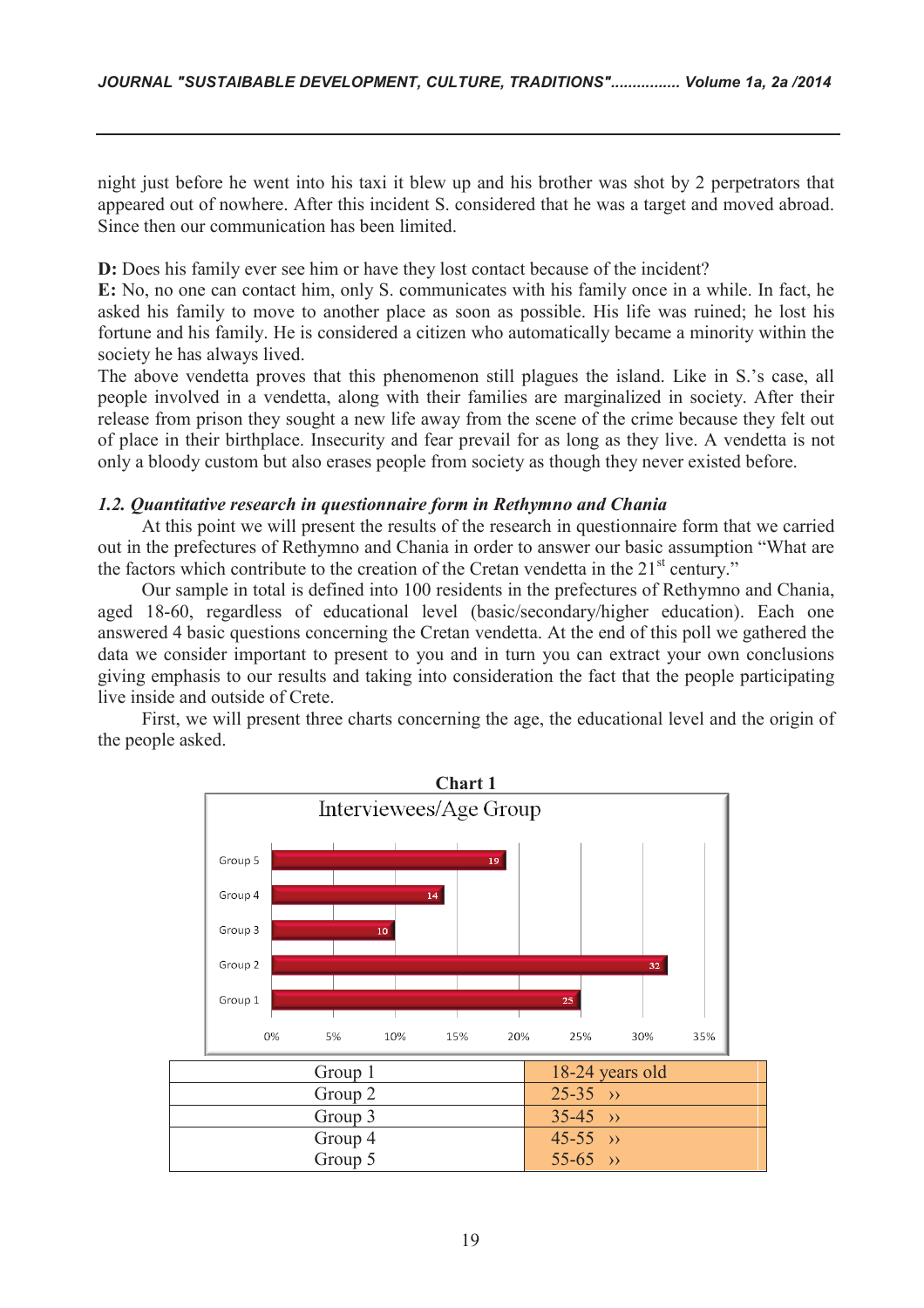**Chart 2 Interviewees / Educational level** 

| <b>Higher Education</b>               |     |
|---------------------------------------|-----|
| (University or other kind of studies) | 78% |
| (Basic & Secondary Education)         | 24% |

**Chart 3**

| Interviewees / origin |                                                                    |     |  |
|-----------------------|--------------------------------------------------------------------|-----|--|
| Origin 1              | Rural areas of Crete (outskirts)                                   | 18% |  |
| Origin 2              | Urban areas of Crete (Chania,<br>Rethymno, Heraklion Ag. Nikolaos) | 28% |  |
| Origin 3              | Outside of Crete (the rest of Greece)                              | 54% |  |

We will now present in detail the 4 basic questions in our poll and the conclusions which have been extracted as far as the phenomenon of the Cretan vendetta is concerned.

# **- Questions of the research**

1. Do you believe that the economic crisis could be the pretext for the beginning of a vendetta? And if so, to what extent?

On a scale of 1-10

Where 1 is the minimum and 10 is the maximum

2. Societies are supposed to have been modernized throughout the centuries. What is the reason for the existence of such a bloody and customary phenomenon like the vendetta? Mention 3 basic causes

3. From your point of view, are the consequences still obvious of the vendetta in the society today? On a scale of 1-10

Where 1 is the minimum and 10 is the maximum

- · E.g. People labeled even if they haven't been involved in a vendetta "the killer's son"
- · E.g. a person stigmatized for the rest of hislife
- · E.g. wipe-out of a whole family immigration (even abroad)

4. Hypothetically speaking, if a vendetta were to start within your family or between your family and another one, what would be your attitude in the event of a very close person of yours being murdered - e.g. parents or siblings

i. Active ("take the law into my hands, an eye for an eye" )

ii. Passive (wait for the matter to be settled in court)

# **- Comments on the results**

Taking into consideration the above factors (age - chart 1, educational level - chart 2, and origin – chart 3) we can draw the following conclusions:

As far as the age factor is concerned, we can notice the fact that although the interviewees of the second group are included in the younger generation of 25-35 years old they adopt the notion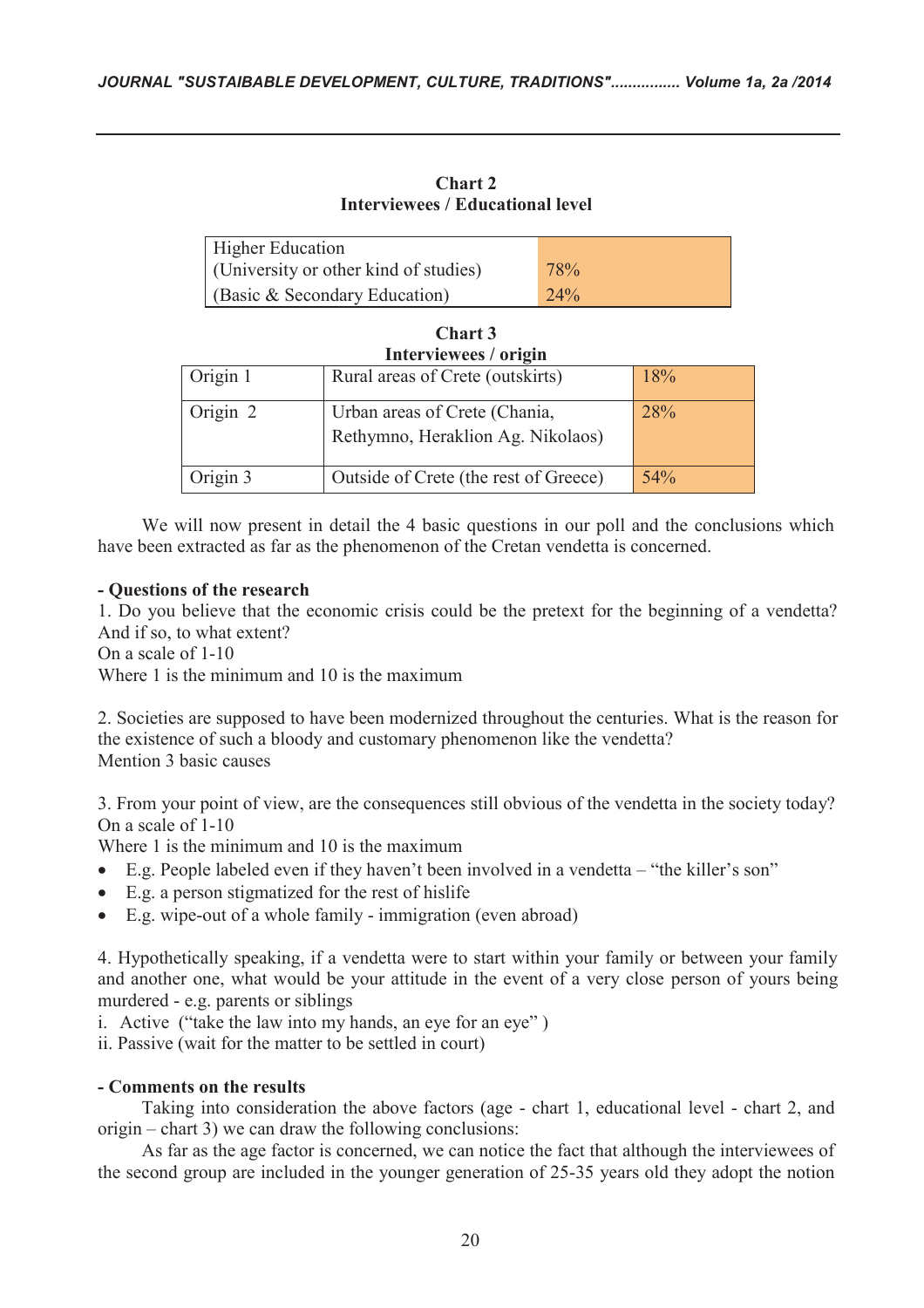that the Cretan vendetta still exists in contemporary society (32% out of 100 interviewees), while the first group of 18-24 years old holds the same view with the percentage of 25%. More particularly, from the four questions they were asked we can notice a difference in view of the population's age concerning the modernization of the society compared to the all-time custom of the vendetta. In other words, older aged people castigate the Cretan vendetta because of the modernization of societies, while the younger ones accept it regarding that it connects with the matter of Cretan honor, the "unwritten law" and mainly the legacy of this custom from their ancestors. With a feeling of awe we notice that mainly young native Cretans are ardent supporters of the idea of the Cretan autonomy because of the fact that the rest of Greece votes against the vendettas while they consider it as an exclusively local characteristic.

Based on the educational level, undergraduate in the last year of their studies come to 78% while secondary / basic education to 24%, we can draw the conclusion that with the current economic situation the vendetta might be, in a way, the solution to economic transactions, even if its repercussions are devastating in a social and moral level. As far as the first one is concerned, human relations are spoiled and a competitive atmosphere is created with sole purpose one's own interest which results in social exclusion. Afterwards, people involved or not in such a dispute are stigmatized, "labeled" from their social surroundings for life (e.g. "the killer's son"). The general average, 5 on a scale to 10, of the interviewees believes that even today the negative repercussions of a vendetta are still evident.

Finally, taking into consideration the origin as an impact of the answers given since 54% concerns residents outside of Crete, 28% urban Cretan areas (e.g. Rethymno, Chania etc.) and 18% rural areas of the island. We can observe that native Cretans in the majority act based on sentiment and morality ("An eye for an eye and tooth for a tooth"). Primary role in the Cretan society holds honor and dignity. These two values lead them into acting of their own accord ("take the law into my own hands"). On the opposite side classified are the non-natives who holding progressive views consider the vendetta an obsolete matter.

In conclusion, bearing in mind the personality of each individual, we have to pinpoint the special interest in the percentage of the final question concerning the hypothesis of a potential murder of a close person in a probable vendetta. Out of 100 interviewees, 50 were in favor of the murder, which creates a great concern in such a public poll.

### **2. The Cretan Vendetta as the cause of social exclution**

#### *2.1. The definition of social exclusion*

The term social exclusion is widely spread, especially in politics. However, the concepts attributed to it usually vary and are sometimes in contradiction. The difficulty in defining the specific term lies in the fact of its determining with accuracy the characteristics of social exclusion, the reasons that cause it, and the mechanisms of its production and reproduction are due to the fact that the aspects are many as well as the characteristics, the reasons and the conditions of its manifestation. (M. Vlachadi, Immigration-Social exclusion and Political Incorporation in Greece). The term social exclusion was used in the beginning of the 1970s to refer to those individuals who were not protected by the welfare state and were considered to be social pariahs. Social excluded people consist of individuals with physical and psychological disabilities, elderly people, drug addicts, criminals, people with a tendency to suicide etc.

In the decades of the 70s and the 80s globalization and the new tendency towards privatization and the decrease in the rendering of state services, as well as the irregularities in the work market led to the increase in long-term unemployment, and also in the instability of social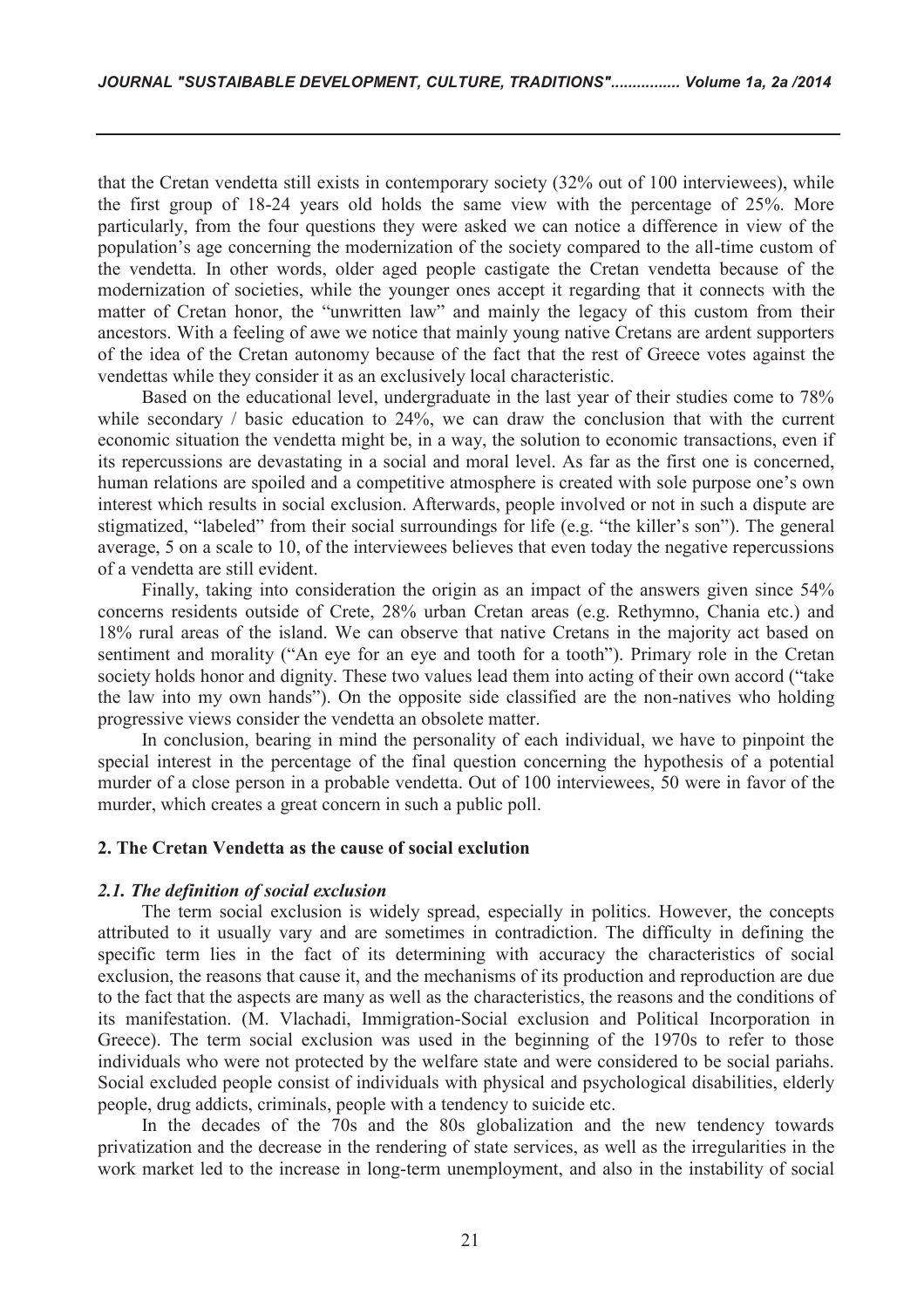relations. It has been acknowledged that employment was not related only to income, but also to acquisition of social networks and the sense of good order. The unemployed were excluded from the participation in the normal activities of the society. Social exclusion is the accumulation of cumulative procedures with successive inconsistencies of the economic, political and social network, which alienate gradually individuals, groups, communities and areas leading them to an adverse position in relation to the power apparatuses, the resources and the prevailing values.

Economic, social, ideological as well as political factors are connected and interact. The phenomenon of exclusion is not something new; since ancient times people and whole communities were excluded temporarily or forever from the whole as well as from certain forms of social life. Individuals living in Greece and in countries of the European Union are in a condition of social exclusion. This is happening because of the mass movement of labor, the gap between north and south and the changes in the political system, the organizational form of the economy in Eastern Europe during the period of 1990 and due to the political crisis in the countries of Middle East and parts of Asia.

The term of social exclusion refers to two fields of analysis. The first one deals with the dynamic procedures through which specific individuals or groups are labeled as different from the prevailing standard of social behavior. The place and the accommodating division constitute, in this approach, the medium of expression as well as the significance of the procedures of the symbolic exclusion. The homeless Roma and the immigrants of the "basements" constitute familiar and timely examples. This dimension of "social exclusion", although it composes an integral part of the concern that goes along with the term, is not adequately discussed in Greece. The relative dialogue focuses on the second aspect of the concept, on the reasons and the repercussions of tangible inequalities. The reason for this position lies in the emphasis given by the politics of the European Union to the role of the work market as the basic means for dealing with social exclusion. Criticism leveled from this aspect is justified. The analytical prospects of this concept, however, are limited significantly if the multifaceted prospect of understanding the discriminations it offers, is unrecognized.

Social exclusion as a form of political intervention was constituted gradually during the 1990s through the effort of specific "consulting" institutions of the European Union to redefine the European position towards the insistent forms of socio-economic problems. The concept of exclusion functions as a connection between the Anglo-Saxon priorities in battling poverty and the French, more with the "relevant" approaches: it examines not only the issue of income inequalities, but also the social and cultural dimensions of deprivation. Bridging the gap between the different approaches is attempted through the theory of Marshall (1950) about the status of citizen.

The concept of the status of citizen does not refer here to the plain participation of the individuals in a political organization or in their position concerning the prevailing political institutions. The interest focuses on the "socio-cultural", the materialistic, the symbolic and the dialogical dimensions of the exclusion, conveying the discourse from the legislated rights to the procedure of active social participation in them, while the limited capacity of participation is considered to affect negatively the goal of equal access to opportunities of individual and collective development. The concept of rights, in other words, examines the relation of the political adjustments with the social infrastructures and dynamics, showing the distance between the "de jure" and the "de facto" rights different groups enjoy. In the case of Greece, the concept of rights presents problems not only in the tangible regulative frame but also in its dynamic, relevant dimension.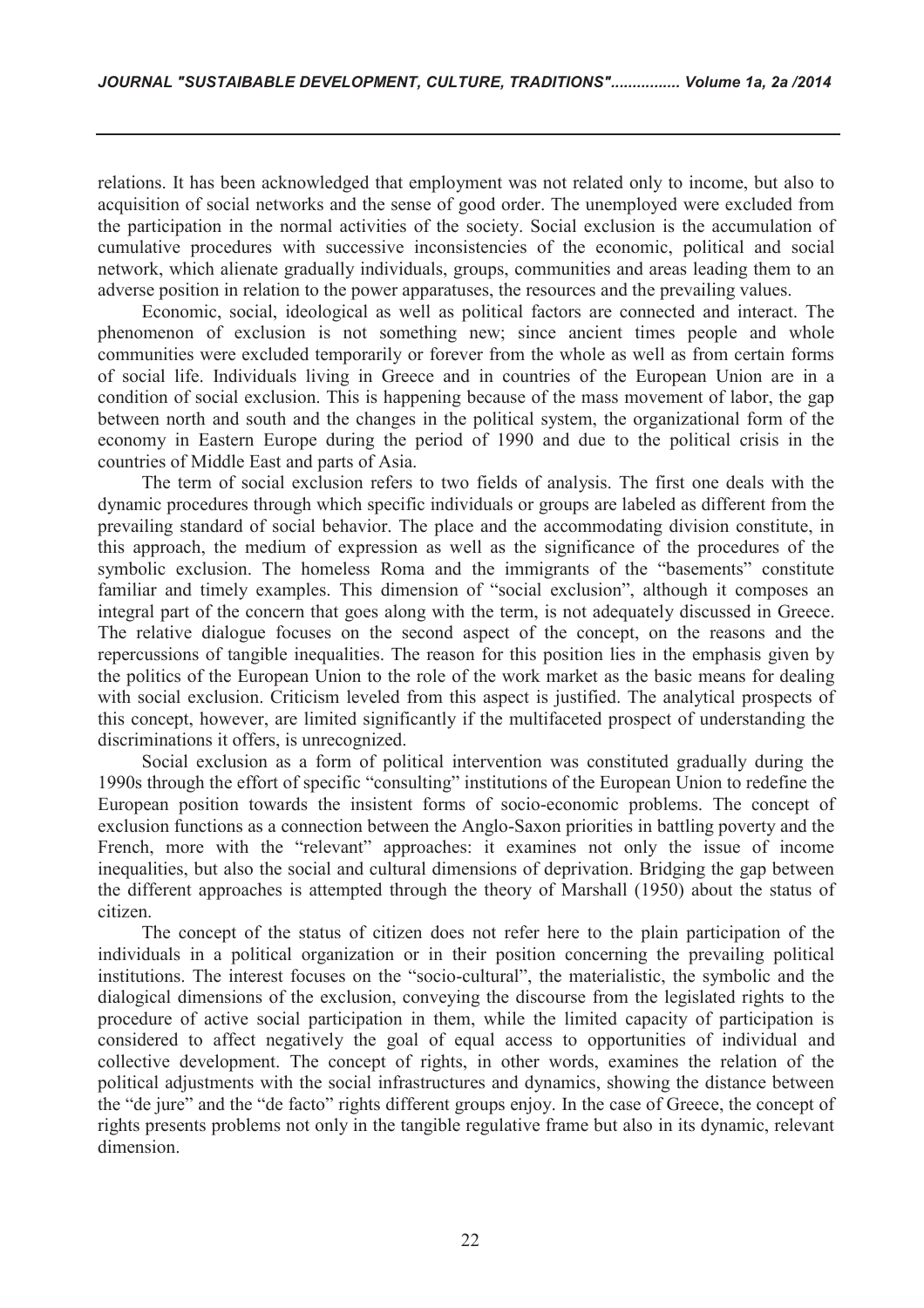Similarly to other countries, the type of the status of citizen which was legislated in Greece defined the access to the legal and political rights of the newly-established state based on the national origin of the individuals. The "jus sanguinis" concept of the homogenous state, however, is still present as a legal category. The procedure of acquiring the Greek nationality, for example, continues to differentiate the applicants for naturalization based on the Greek or not origin, reckoning a parallel (easier) course of actions for the subjectively defined, though institutionally consolidated, category of the same descent foreigners. The Greek institutional framework exclusively provides for the religious defined minority group of the Muslims in Thrace, while it does not recognize the existence of minority groups in the country, despite the especially wide definition of the relevant category. Indicative of the difficulty in which the issue of minorities is approached is the fact that the "European Chart of the Regional or Minority Languages" which was drawn up in 1992 from the Council of Europe, was not signed, and also the "Treaty Frameworkfor the Protection of Ethnic Minorities" which was signed by the Greek government in the Council of Europe in 1997, was not ratified. The refusal of the recognition of the particularities that characterize specific population groups creates the conditions for discriminations as well as circumstances of confusion. The prevailing characteristic of the recent public discourse about the acquisition of the Greek nationality was the difficulty of a clear approach of the relative concepts. The tendency to identify the discourse about the subjective term of nationality with the legal term of nationality indicates the problems of realizing these rights for the people who will acquire them.

The symbolic exclusion constitutes a formational factor of social discriminations. The "broadmindedness" in which the European discussion about exclusion approaches the reasons that restrict the participation in social procedures, is capable of bringing on the table chronic problems of exclusion, complementing the image of important indicators like the one of poverty. The emphasis given in the procedures that define access to the centers where decisions are made, as well as in social services, in education and work market, shows the tension and the climate of isolation, giving the spark for their dealing with.

The Observatory of the European Comities for the Ethnic Policies connects social exclusion with the social rights of the citizens, with a specific basic viable level and the participation in important social and professional opportunities of the society.

The Center of Analysis of Social Exclusion in Great Britain distinguishes the voluntary from the involuntary exclusion (Burchardt et al, 1999). Various researchers have defined over time social exclusion as follows:

Le Grand considers that an individual is socially excluded, if he is a resident in an area but for reasons out of his control cannot participate in the usual activities of the particular community, even if he wanted to.

Barry (1998) limited the above definition, claiming that even if often some individuals or groups voluntarily choose not to participate, yet this decision is a figment of their mistaken impression that their participation will not be appreciated by the rest of the community. Therefore, exclusion exists only if the society indeed denies the participation.

Amartia Sen broadens the concept of poverty introducing the concept of capability. He combines the shortage of income with the absence of capabilities of an individual to acquire income or participate in activities that will offer him the capabilities for social inclusion.

Burchardt (2000) supports that an individual is socially excluded, if he does not participate reasonably in specific activities of his community and that is due to causes beyond his control, even if he would like to participate. In a relative empirical research, Burchardt et al. diagnosed five kinds of activities, in which every individual should participate: in consumption, in saving up, in production, in political activation and in social action.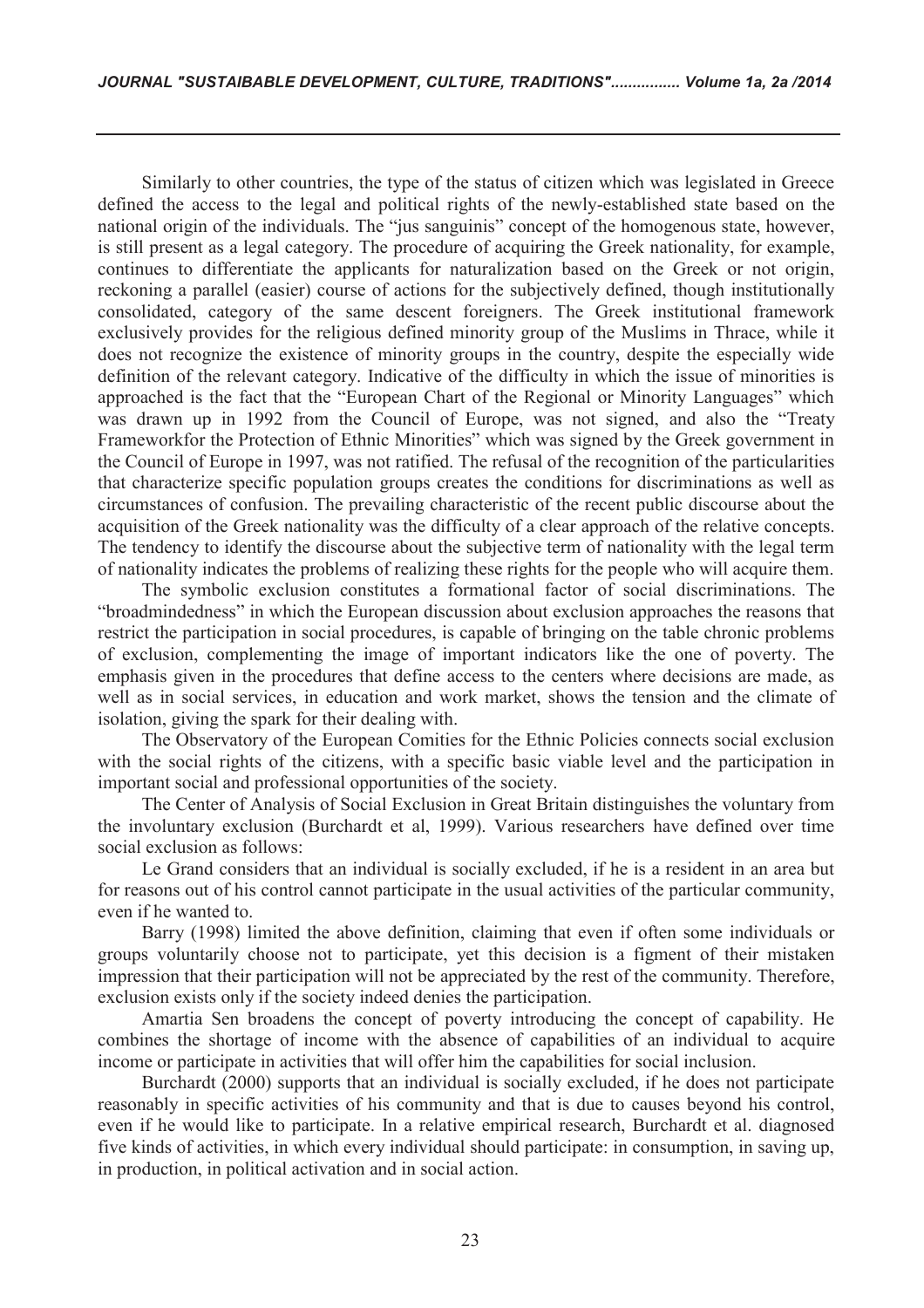Atkinson (1998) suggests some dimensions of social exclusion. More specifically he considers that it is about a multi-dimensional term. Social exclusion includes many more aspects than a simple financial theory. Exclusion can be described best when all these dimensions are included and especially their interrelations. It is an interactive concept; traditionally social exclusion was referred to a situation which described the isolation of households and their inability in accessing resources. Gradually it was realized that such an individualistic approach did not take into consideration the weakness of the community to offer options and capabilities to the households in danger. The Anglo-Saxon School, influenced by liberalism, considers poverty as the result of individual responsibility and concern of social politics is to offer equal opportunities to every citizen, to survive in a competitive society. On the other side, the French School considers social exclusion as the procedure of detachment from social hierarchy and the objective of social politics is social inclusion.

Social exclusion is based on relativity, that is, the idea that exclusion can be diagnosed comparing the circumstances of certain individuals (or groups) in relation to others in a specific time and space. People can even be excluded from the activity of certain organizations. The characteristics of exclusion can become visible only after a period of time, as an accumulative reaction. Emphasis is given not only in the consequences of poverty and its possibilities, but also in the lack of prospect for the future. Social exclusion is conceived as a procedure and not as a static consequence. Emphasis is also given in the removal of its causes and not in the reinforcement of certain social groups. The research should depict the way out from poverty and the causes leading to it.

Chtouris, Zissi, Papanis and Rondos (2004) suggest the recognition of complex (competitive) procedures, in which the individual is captured during his socialization, his educational process or his inclusion in the work market. These procedures are related with: a) the contradictions between the effort of social ascent of the whole family and the individual efforts, b) the contradiction between the family organizational production and the obscurity of the banking system, the lack of infrastructure and the absence of supporting systems in private enterprise, c) difficulties in access and communication, introversion of the family institution, d) the contradiction between the dysfunctions of public organizations and their strong interventional function, as well as the centralized form of organization.

According to Levitas (1999), there are three approaches to social exclusion:

- a) The integrationist approach, in which occupation is considered the basic force of incorporation through income, the sense of identity and self-deserving which work offers and social networks.
- b) The approach of poverty, in which the causes of exclusion are related with the low income and the lack of material resources.

It is easily understandable that social exclusion cannot be approached solely based on economic criteria such as the insufficient income. Apart from this basic criterion, social exclusion concerns and includes the deprivation of access rights to social goods.

The content of the concept of social exclusion extends beyond the field of economic tolerance and includes a political field, that is, the absence or lack of social and political rights, as well as the socio-cultural level, since the social lies in a state of isolation, alienation and also marginalization of important parts of the population. It is about a multi-dimensional phenomenon the analysis, understanding and explanation of which requires a multi-faceted scientific approach.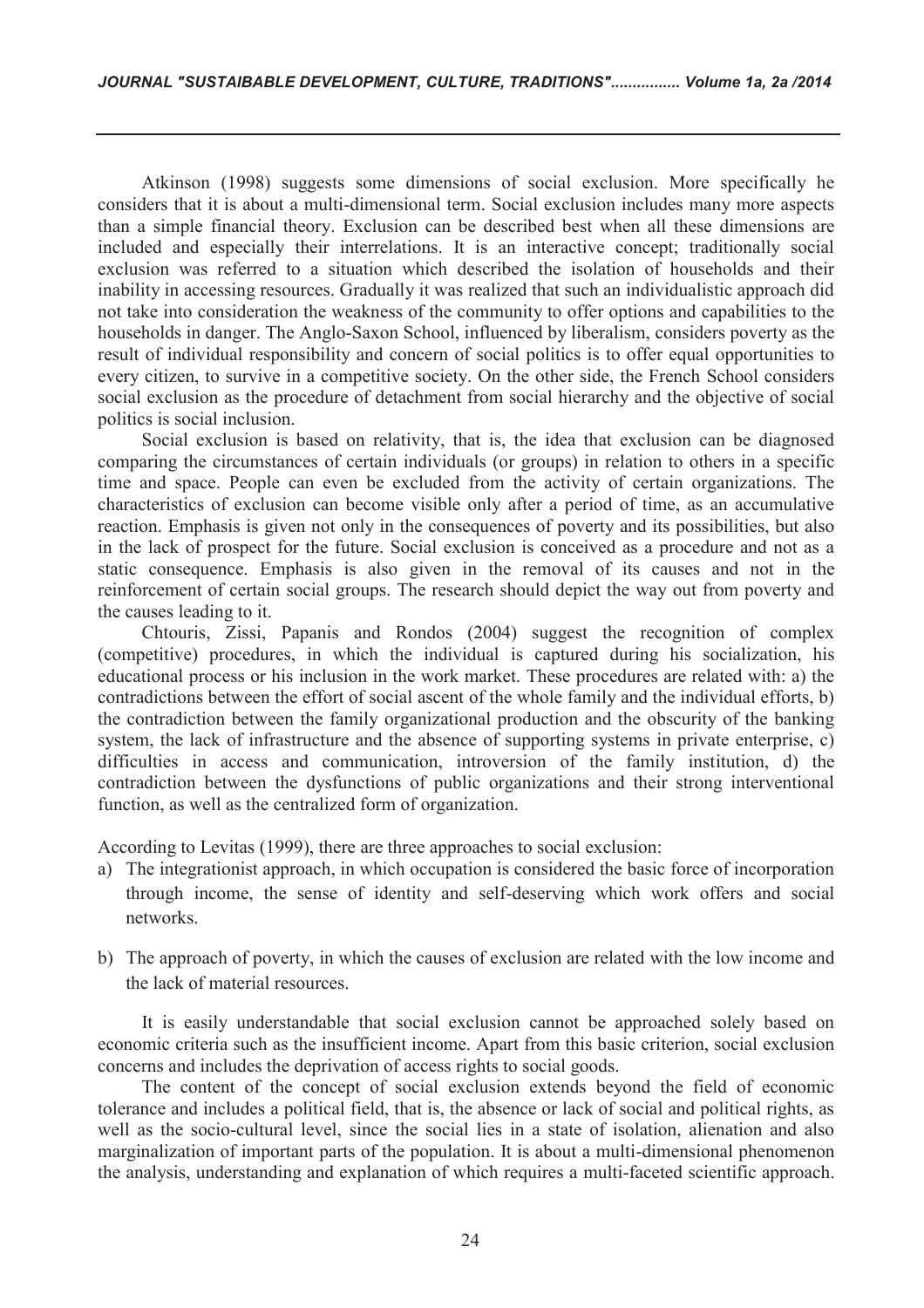Economic analyses should be in step with sociological approaches of the phenomenon of social exclusion, as well as with assessments of psychological repercussions on individuals and socially excluded groups.

At the same time, the consolidation or not of the political, individualistic and social rights in these groups constitutes a basic criterion to evaluate the contemporary democratic state and its institutions, as well as give a modern content to the concept of human rights. The degree of real exclusion consists in the complete rupture of social bonds, particularly bonds connected with occupation, family and residence. Individuals in such a situation are often marked by apathy, total lack of interest for the society they are in, and indifference for any kind of rehabilitation in the society. They are the ones who hardly ever participate in social affairs and in shaping their prospects, which are indifferent, who do not have endurance, are incapable of reacting, are trapped because of the "stigma" they bear and are afraid of nearly everything.

### *2.2. How vendettas lead to social exclusion*

Despite the blood shed during a vendetta, the "moral relief" and the "restored prestige" of the avenger are deep, since on one hand he can be exposed to a new blood cycle, on the other though, he has done his "social duty", in the way he himself means it. He has been vindicated and at the same time he has vindicate his deceased relative in the name of whom he takes his revenge. In fact, in more traditional acts of vendetta the name of the unvindicated deceased had to in a way be heard during the revengeful act. Despite the final vindication the avengers feel and the support they receive in certain cases from their fellow countrymen (Papadosifos case) these individuals do not cease to be coldblooded criminals who cannot under any circumstances live a normal life after the commit of the murder.

The devastating consequence of a vendetta is the eradication of a whole family tree as well as the eradication of a whole village. This wild custom puts a stigma on the victimizers, the families of the victimizers and the victims and also the whole of the Cretan society. The citizens do not feel safe, and fear takes over them as this phenomenon still exists in some western villages of Crete up until today. When the individuals who have committed the murders are released from prison, then a difficult road towards their rehabilitation to society begins.

The involved Cretans in a vendetta constitute a socially vulnerable group. When a crime is committed in a closed society like the one in Crete, it is natural for the facts to spread everywhere and as a result the person involved in the murder to be stigmatized for the rest of his life. When a vendetta starts, the members of the family of the initial victim have one and only one goal, revenge. They believe that only in this way justice can be served. "Only if he gets what he deserves, there will be a fair trial", the specific law rules.

These people more specifically, instigated by the injustice they feel, the hatred and also the indignation against the other family, the only thing they are after is revenge. In these cases time becomes significant, the hours, the days even the years that go by with sole purpose the planning of revenge. Once a vendetta begins, bloody murders usually follow it until its remission. Even when the murderers are punished and end up in prison, their families live in fear of the retribution.

After their release from prison, the involved parties in a Cretan vendetta continue to fear for their life. This is the reason why they do not stay at the scene of the crime but move from place to place fearing for the retribution. It can be easily understandable that these events will continue to torture them one way or another.

Furthermore, these frequent removals and the constant danger they feel prevent their normal rehabilitation to the society after their release. Their life is not normal. On the contrary, these things exhaust them financially as well as psychologically. Most of them have spent all their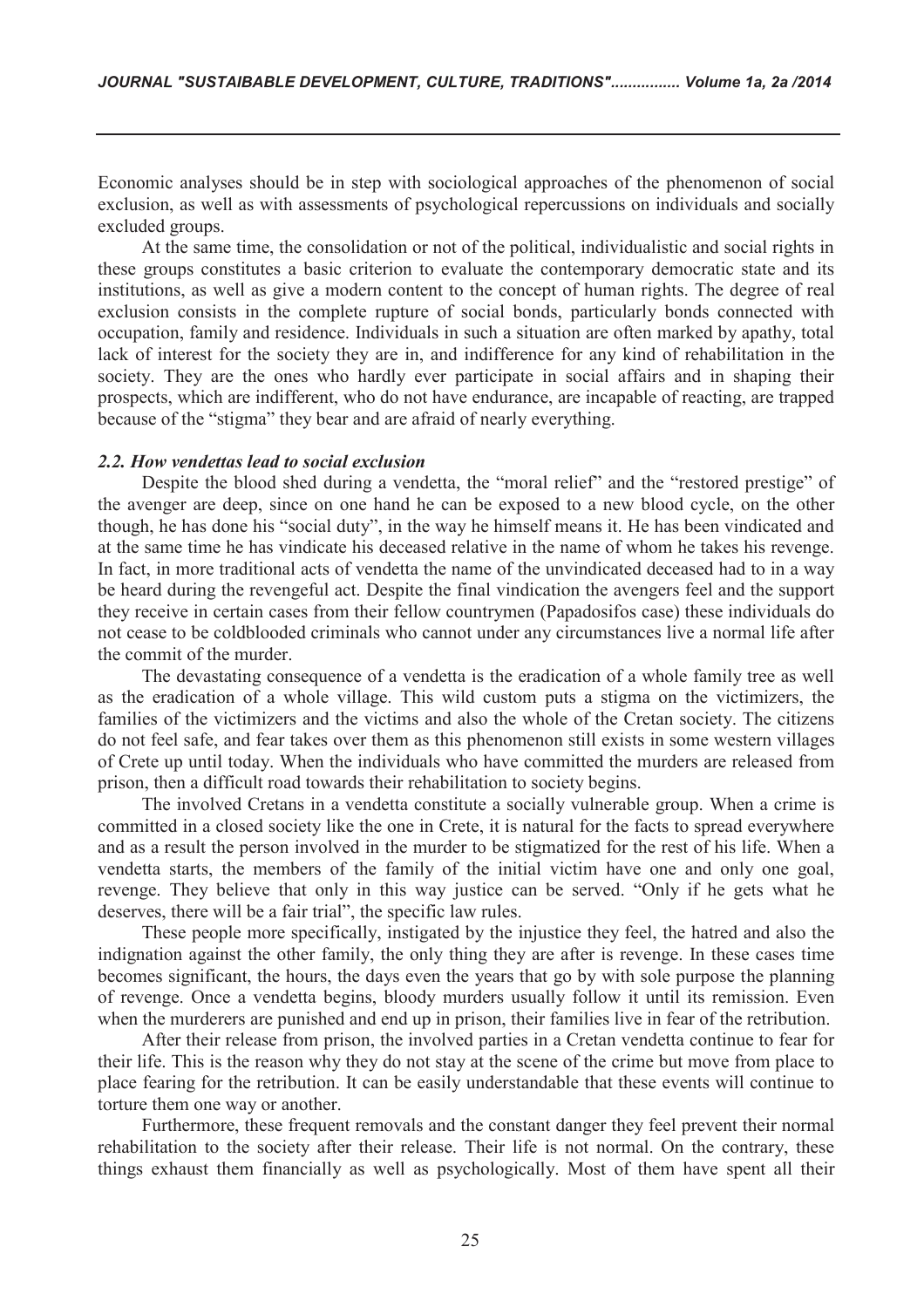money and fortune in order to buy off their sentence, whether to cover the cost of the trial or their rehabilitation to a new social environment, in which they feel safer, however, detached from their family and their birthplace. Cretans are indissolubly connected to their birthplace so this mandatory "migration" wears them out psychologically. Anxiety and fear possess them leading to uncertainty. Defeat and weakness to have dreams lead to a feeling of frustration, anger and in other cases depression of the released convicts and their closed family circle. The weakness of having dreams results in not expecting anything or finding meaning in anything for them or their children. Apart from the eradication of the family vendettas cause as we can understand the social exclusion of the people in the Cretan state.

Of course in other cases the custom of the vendetta stops whether with successive marriages between the opposing families or the mediation of people with high prestige (Pendarakis-Sartzetakis vendetta). However, the people involved continue to live with difficulties. Dozens of people and whole families bear the stigma of the vendetta in their lives.

Their social environment feels fear towards them because they do not accept them and treat them with suspicion. Their incorporation to the society is not smooth since not even the state can provide the suitable mechanisms for their acceptance after their release from prison. The victimizers find it hard to become acceptable and make go away the ghosts from the past.

Vendettas have been the cause of exclusion for whole villages. A characteristic case is Patima, Apokorona. While entering the village there is a sign full of gunshot holes saying "Well, this is Patima", although the past tense would be more appropriate. Eighteen whole years have passed since that black afternoon of the 23<sup>rd</sup> May 1994 when the first act of a tragedy that ended in a vendetta was written.

A 53-year-old mother of four children was found murdered and sexually violated in a rural area of the village. The conflict between two families for some land was the cause for a chain of executions which started in Patima and spread to Rethymno, Amaliada, Mitilini and Athens. Six people were put under the ground from a vicious cycle of blood that although it closed it left open wounds. This is a typical Cretan vendetta the consequences of which pay today the five decrepit residents of the village ghost, who live in loneliness and isolation. These residents are the victims of a heavy curse and the more they shout that they exist the less their voice echoes in the empty houses, the desolate streets. They wish to get rid of the old events that stigmatized their village their life as they say is dramatic. There is nothing left in this village, the five sole residents refuse to abandon their birthplace and their fortunes.

These people because of the vendetta live social exclusion every day from the rest of the Cretans. The rest of the people are afraid to go near Patima since it is considered informally as a restricted area.

It is worth mentioning the fact that along with life the interest of the state for Patima has ceased to exist. A doctor visits the place every fortnight there are no means of transport since with the outbreak of the vendetta desolation came along with it. The future of the village is easily predictable, besides the examples in Western Crete are not few. Like Anadena in the mountainous region of Sfakia, Patima in Apokoronas will be in the black books of history as another place where only ghosts of an old vendetta reside.

Case of study for sociologists, a curse that stigmatizes the island, the vendettas which have been recorded in the modern history of Crete are unfortunately many and their consequences dramatic. From the ruthless clash of the Pendarakis-Sartzetakis, the annihilation over land disputes of the Sygelakis-Grilakis in Apokoronas, the interfamily vendetta of the Striligas in Mylopotamos, Rethymno, and the Bonatakis-Koukoulas in Pervolakia, Kissamos, up to the vendetta of the Mouzourakis-Dikonimakis in Patima, the cycle of blood covered the earth with dozens of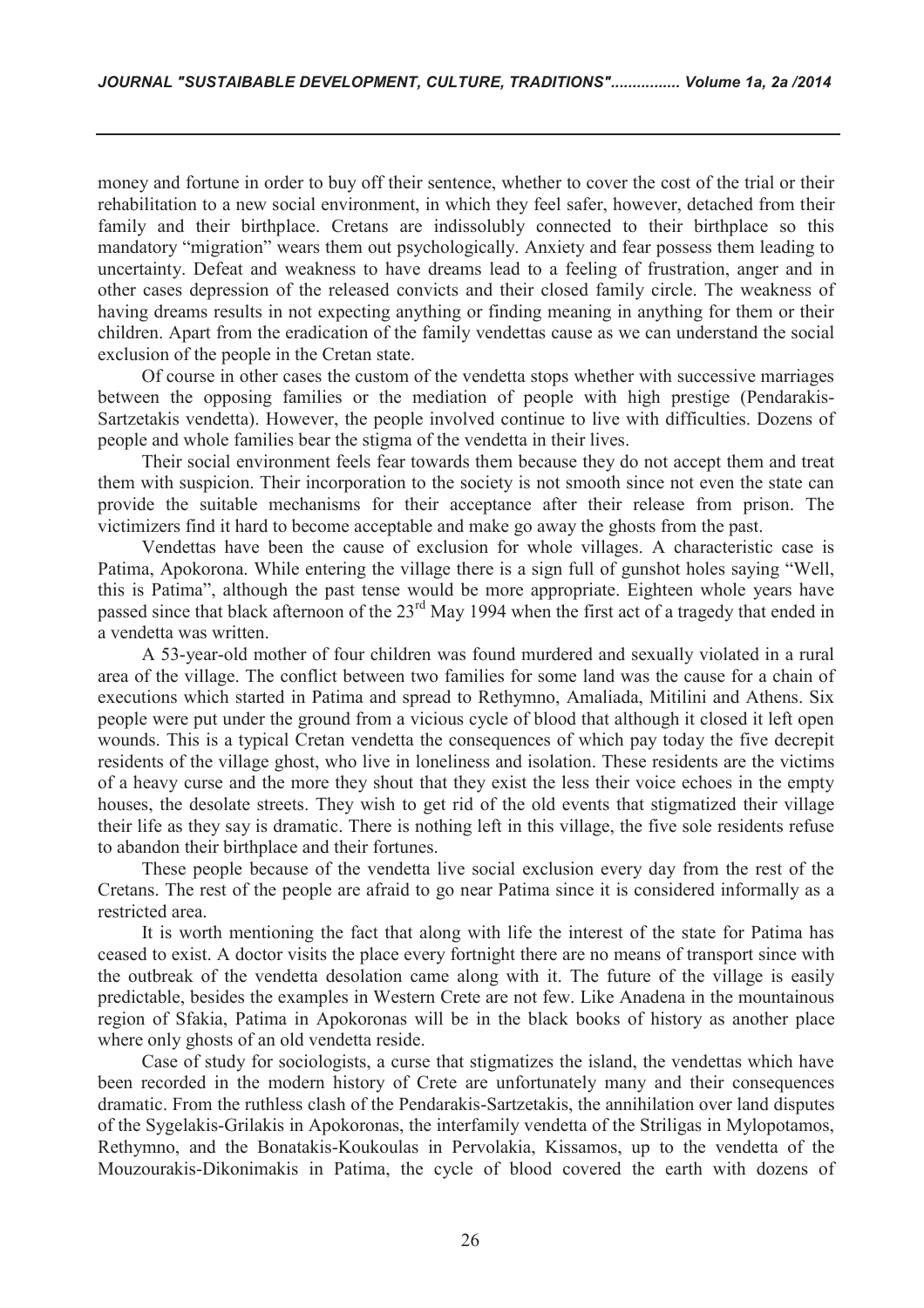gravestones. Whole families were eradicated, fear of retribution spread over the small local communities and villages once full of life are in danger of being erased from the map.

### **Conclutions - Suggested suppressive and precautionary measures for the vendetta**

It is worth seeing that these introverted mountainous communities function with strong collectiveness, in fact this collectiveness - which mainly protects the whole of the community and not each individual separately - is one of the reasons that the vendetta and the like have long-lived: because they have prevented the community from falling apart. The vendetta itself develops between two powerful and large families, as it is depicted by the word "family" which means vendetta in Cretan dialect, and the family councils are the ones who select the victim or face every threat. (D.A.Xiritakis, "An affair of honor-Cretan vendetta stories").

It is interesting, that is, to emphasize the fact that the unwritten laws which define how the mountainous closed communities function correctively, with the sole purpose to solve the problems caused inside the community not only by the vendettas but also by other emergency incidents that upset one of the powerful families along with the community such as a kidnapping, a cattle stealing, or a grassland trespassing. The correction is being carried out through strictly defined ways which the unwritten law provides usually by a marriage between the opposing families. Besides, it would be unthinkable for a society to exist without its soothing mechanisms. What is strange is the fact that all these coexist with the Official Law of the Greek state, along with the social changes in progress not only in the urban areas but also in all the mountainous communities.

Despite the fact that the phenomenon of the Cretan vendetta continues to exist until today in certain mountainous villages, local authorities and the Greek state in general must take effective and immediate measures to battle this unwritten law. More specifically the police should be stricter with the Cretans. In Crete the phenomenon of carrying arms is intense. Most Cretans carry arms to feel safe as they claim. The police authorities may be aware of this fact, yet their controls are ineffective.

Furthermore, the local Authorities also need to act. Of course there needs to be a development in mechanisms to battle criminality in Crete. The Greek state should follow organized tactics to eradicate offending behavior and should also cater for the smooth rehabilitation to society of former convicts, individuals that is who were involved in a vendetta and were released from prison.

Another fact that has to be pinpointed is that education in turn should take certain measures. Modernization of mountainous villages and also education could iron out this bloody custom. The residents of these villages should also report incidents of criminality to the authorities so that these can be responsible to take action. When the above measures are set in action the phenomenon will subside to a great extent.

It is worth mentioning that the phenomenon of desocialization of the people involved in vendetta cases is mainly due to the insecurity they feel for their life. It is understandable that the local society of Crete has the duty to provide the mechanisms for their smooth rehabilitation and the normal continuation of their lives. The society itself should accept these people and embrace them, because despite the harm they did by taking the law into their hands, they have not ceased to be citizens of our modern society having the same rights with us.